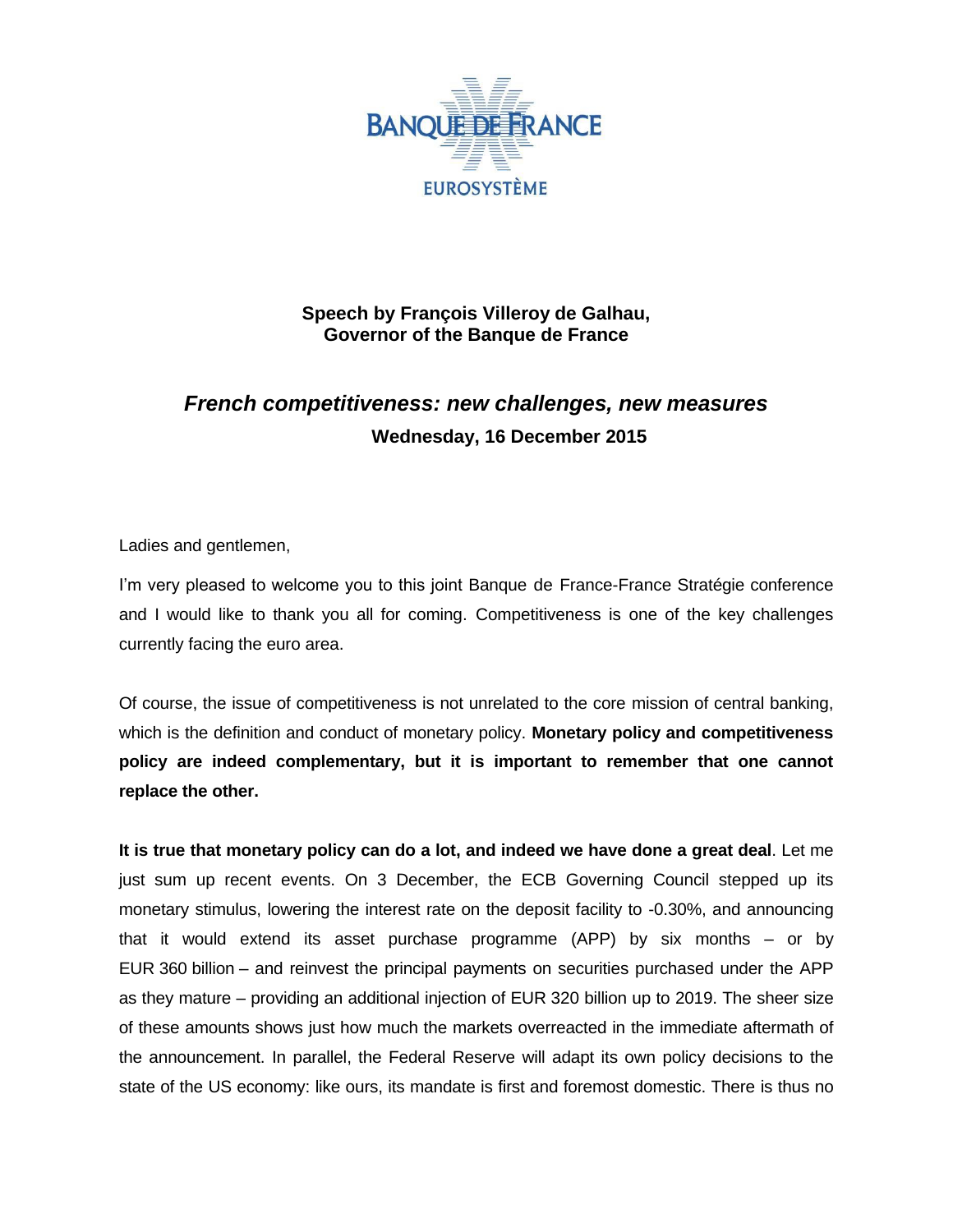"great divergence", and the exchange rate is not a monetary policy target; although it is true that the current euro-dollar exchange rate is having a positive impact on our price competitiveness.

**The efficiency of monetary policy will be judged over the long term**, and not by the episodes of market volatility or jitters that we have seen in recent days. With the hindsight we have gained since June 2014 when the non-standard measures were announced, we now have some reliable and concurrent indicators of the effectiveness of these policies. In the past 18 months, interest rates on bank lending to corporates have fallen by around 80 basis points in the euro area, and we've gone from a 3.1% contraction in the outstanding amount of these loans to 0.6% growth. It's rare to see that much of a turnaround. Non-standard monetary policy has increased the euro area's growth prospects by 1% for the period 2015-2017, and is expected to boost inflation by 0.5% in 2016 and 0.3% in 2017.

Monetary policy has indeed achieved a great deal. **But we need to be careful not to expect it to do everything.** The introduction of the single currency in Europe eliminated the option of national devaluations and made competitiveness "the rule of the game". This is as true today as it was at the advent of the euro. However, here in France, as well as in our partner countries in southern Europe, we seem to have forgotten about this over the past decade. The success of Germany since the onset of the euro area crisis in 2010 has served as a stark reminder.

In 2015, alongside Italy and Portugal, France was one of the three euro area states singled out by the European Commission as having excessive macroeconomic imbalances. In France's case, the imbalances stem from the deterioration in the trade balance and in competitiveness, as well as from the high level of public sector debt. All this underscores the importance of this conference on competitiveness, which will focus on three main objectives:

- First, **measuring** competitiveness: we will discuss some of the new measurement methods available;
- Second, **diagnosing** the causes of France's competitiveness lag;
- Next, **reinforcing** competitiveness: this afternoon's round table will look at possible ways of making France more competitive;
- I shall finish by looking at a fourth objective: **extending** our debate on competitiveness to Europe.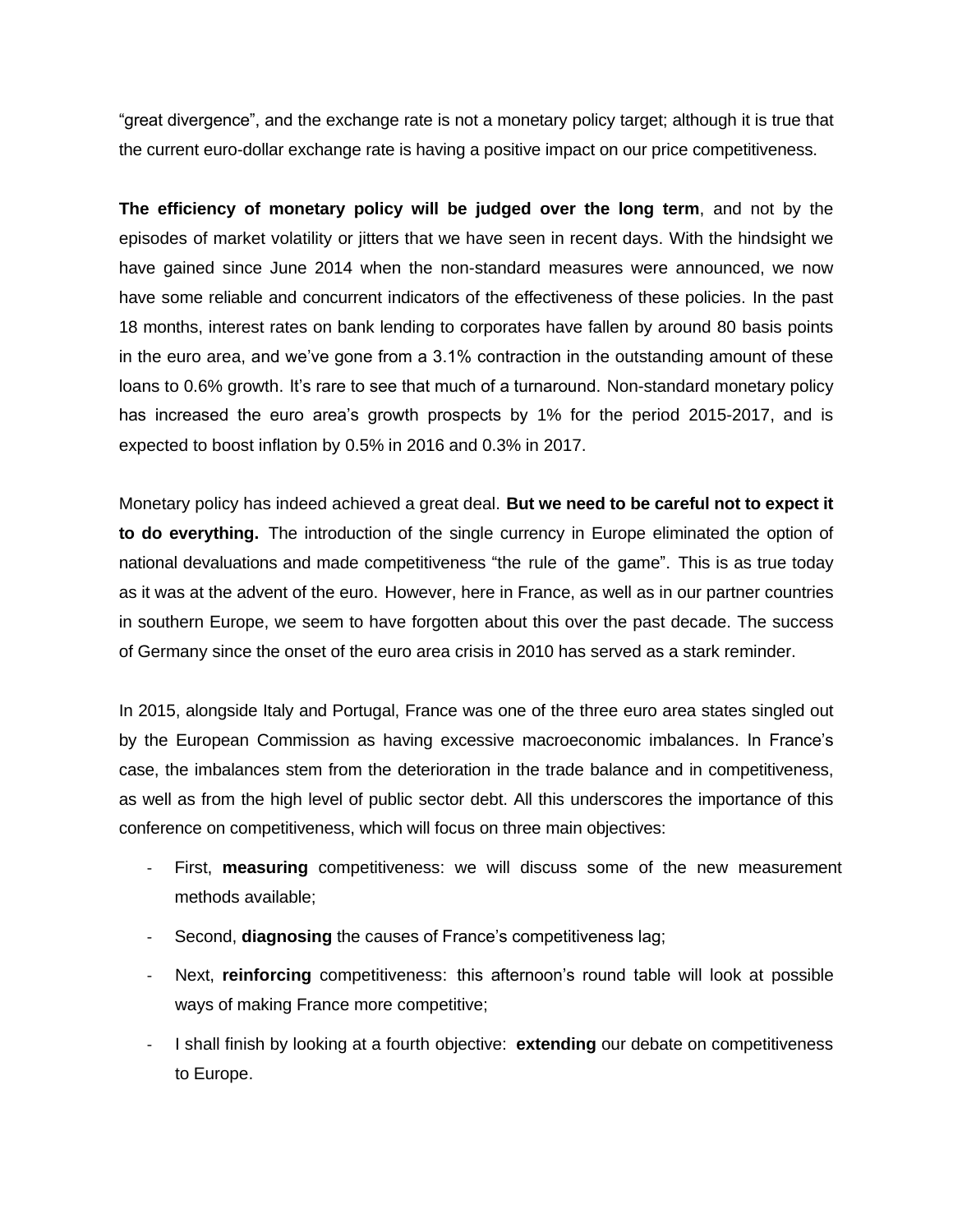### **I. Finding better ways to measure competitiveness**

The first session of this conference will be devoted to new ways of measuring competitiveness. As the computer pioneer Grace Hopper<sup>1</sup> once said, "A precise measurement is worth a thousand expert opinions". The new methods and indicators that are becoming available is testament to the wealth of research being conducted in this area. During the breaks, there will be a presentation on some of the databases currently available online.

These new measurement methods have helped shed some light on France's competitiveness lag. For example, a study by the Banque de France, which will be presented this morning, proposes a new way of measuring competitiveness, stripping out sectoral and geographical effects, in order to explain changes in export market shares.<sup>2</sup> The study shows that, since 2006, the value of France's market shares has fallen by an annual average of 3.2%, compared with a decline of just 1.2% for the euro area as a whole. This loss in market share cannot be attributed to poor sectoral or geographical specialisation in France. Indeed, all European countries are experiencing a negative geographical effect, as their main trading partners are other European countries and Europe is growing at a slower pace than the rest of the world. Moreover, contrary to opinion, product specialisation has little impact on changes in market share and is not a disadvantage for France.

## **II. Diagnosing the causes: What are the factors behind France's loss of competitiveness?**

The euro exchange rate, which affects both France and Germany equally and has been trending downwards since 2008, does not explain why France has been losing competitiveness relative to its European partners. To find an answer, we need to look first at **the trend in unit labour costs** in the 2000s. From 1999 to 2007, French labour costs grew at a faster pace than those in Germany, outstripping the latter by an aggregate 17%. Things were even worse in Spain and Italy, where labour costs outstripped those in Germany by 30%.

In addition, as outlined in the Gallois report, to keep pace with international competition, "French industry focused on keeping its prices competitive, at the expense of its non-price

 $\overline{a}$ 

<sup>&</sup>lt;sup>1</sup> Grace Hopper was an American computer scientist who developed the first compiler for a computer language and the COBOL computer code. In 1991, she was awarded the National Medal of Technology for her contributions to programming languages.

<sup>2</sup> See Gaulier G., Santoni, G., Taglioni, D. and Zignago, S., "Parts de marché mondiales en temps de crise : une décomposition trimestrielle", [Banque de France Working Paper No 472,](https://www.banque-france.fr/uploads/tx_bdfdocumentstravail/DT-472.pdf) and the World Bank/ Banque de France joint website[, Measuring Export Competitiveness.](http://mec.worldbank.org/discover)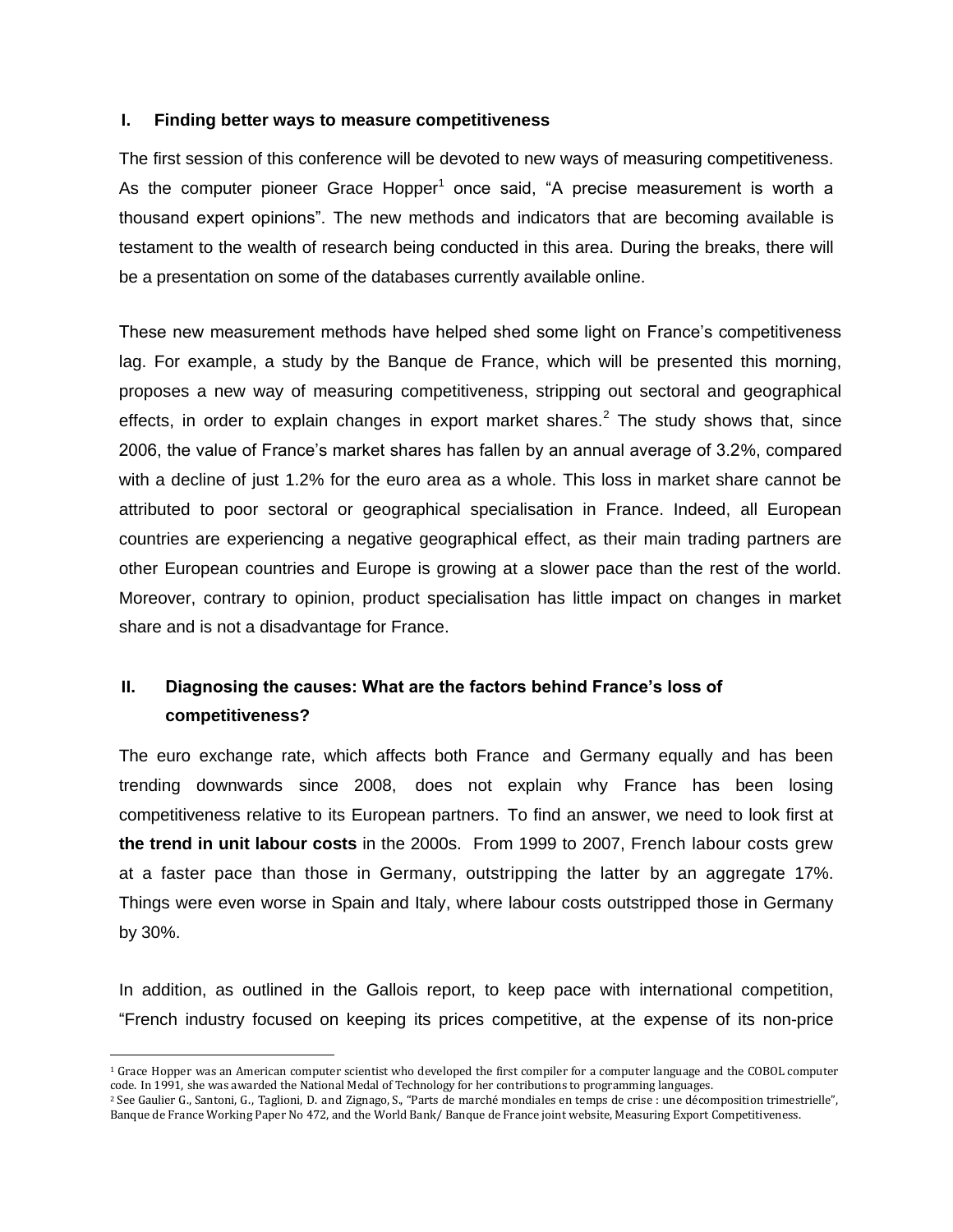competitiveness".<sup>3</sup> Margin erosion in the industrial sector in turn meant there was less money available to improve non-price competitiveness. So does this price/non-price vicious circle explain why France lost export market shares to Germany? You will be able to discuss this issue in the second session.

Another question that comes up less frequently is that of the **demographics of France's exporting companies**. The number of exporting SMEs in France has averaged around 100,000 over the past few years compared with more than 300,000 in Germany. A study by the Banque de France shows that these firms are heterogeneous.<sup>4</sup> Fewer than 30% of those entering a foreign market are still present there a year later. Some only trade occasionally on international markets. And the contribution of firms to export growth varies according to size and age.

### **III. How can we enhance France's competitiveness?**

The government's recent reforms - the CICE and Responsibility and Solidarity Pact – are aimed at boosting cost-competitiveness and are primarily targeted at the labour market. They should allow France to reduce its cost differential relative to other countries – French unit labour costs are expected to remain stable over the period 2014-2017, compared with a rise of 1% per year for the overall euro area and 2% per year in Germany. They should also help to improve corporate profit margins – the average profit share is projected to rise from 29.5% in 2014 to 32.3% in 2017. This is particularly beneficial for French exporters. In conjunction with the tax credit for research, the reforms are also expected to deliver further benefits over the longer term, by fostering investment in R&D.<sup>5</sup>

Nonetheless, all these reforms have a cost and they are still only partial. This can be seen in the difficulties the government is encountering in changing the rules for revaluing the minimum wage – rules which are in part behind the rise in France's relative wage costs and the weakness in employment. The single most important change we can make to enhance our competitiveness is to reform our education and training system, starting with our system of apprenticeships. A recent study by the Eurosystem<sup>6</sup> found that, over the period 2010-2013, corresponding to the height of the crisis, more than 70% of French businesses said they found it

 $\overline{a}$ 

<sup>3</sup> *[Pact for the Competitiveness of French Industry: Report for the Prime Minister](http://www.egee.asso.fr/IMG/pdf/rapport_gallois.pdf)*, 5 November 2012.

<sup>4</sup> See Berthou A. and Vicard V. (2013) "Firms' export dynamics: experience vs. size", Banque de France [Working Paper No. 445.](https://www.banque-france.fr/uploads/tx_bdfdocumentstravail/DT-445.pdf)

<sup>&</sup>lt;sup>5</sup> A study by Banque de France highlights the positive impact of the research tax credit on French R&D. See Bozio A., Irac D. and Py L. (2014), "The impact of the research tax credit on R&D and innovation: evidence from the 2008 French reform", Banque de France DT-532.

<sup>6</sup> See "Companies in the crisis – initial findings from a European survey", Banque de France *Quarterly Selection of Articles*, No. 39, Autumn 2015.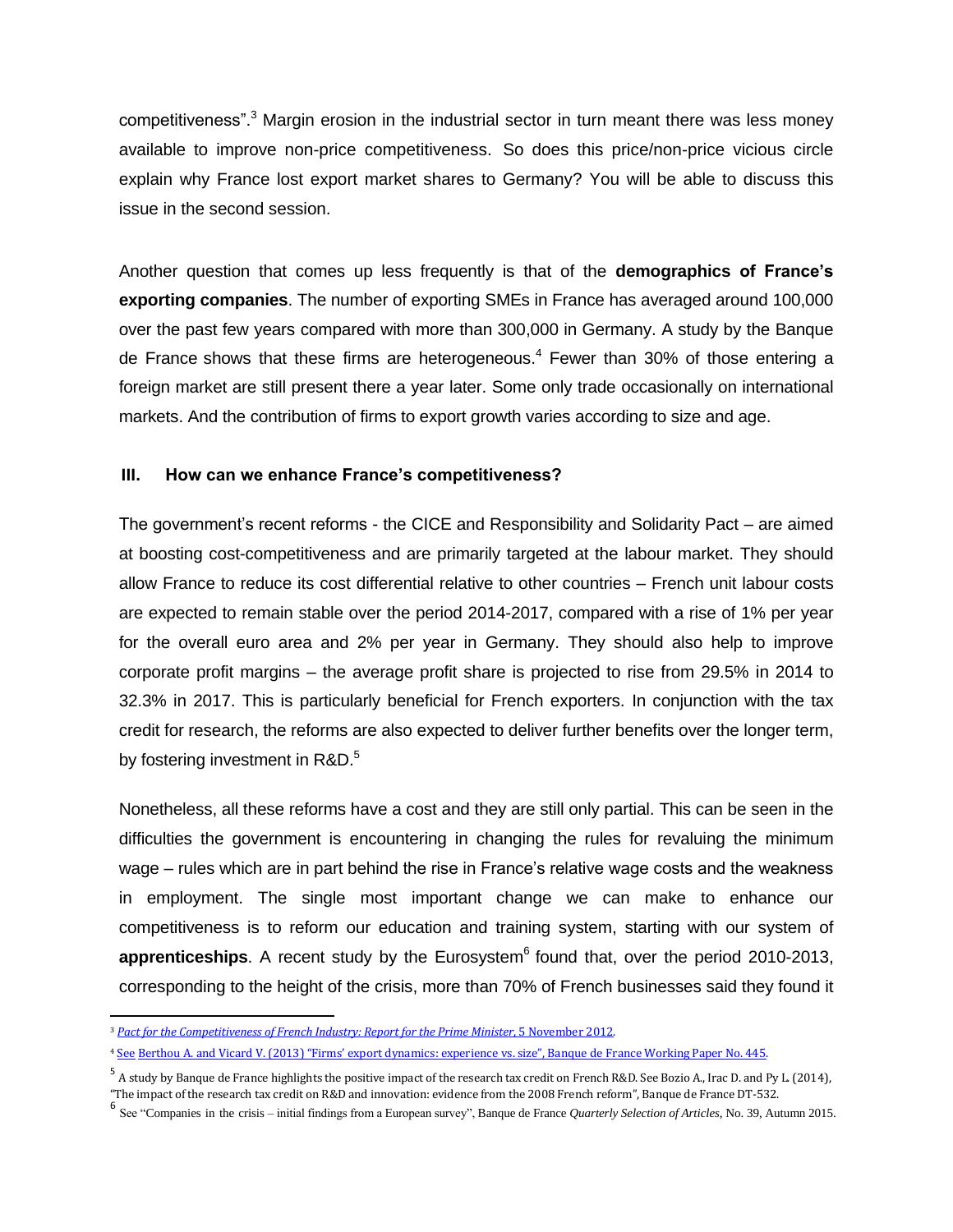hard to recruit qualified labour: that's the highest percentage in Europe, and this French exception is even more shocking when we consider that, at the same time, millions of adults and young people are struggling under the burden of unemployment.

We also need to extend the debate to look at price competitiveness from a broader, more structural perspective, **and find ways to improve efficiency in those sectors currently sheltered from international competition**. Domestic services value added accounts for a high share of manufacturing exports in rich economies, and notably in France where it exceeds 30%.<sup>7</sup> Protectionist regulations can ease competitive pressures and increase the bargaining power of firms in regulated sectors that are sheltered from international competition. These protected firms can in turn take a share of their clients' value added and thus make their prices less competitive.

The Macron law has eased regulations in certain professions. However, a lot remains to be done. On the whole, reforms aimed at liberalising markets – be they goods, services or labour markets – can provide a strong stimulus to foreign trade and to economic growth prospects. A study by the Banque de France, based on reforms carried out in other countries, shows that measures to open up markets in France could boost productivity by as much as  $6\%$  over the long term.<sup>8</sup>

### **IV. Extending the debate on competitiveness to the rest of Europe**

 $\overline{a}$ 

The challenge of strengthening our economies is made even more difficult by the fact that we are currently at the bottom of the business cycle. Which is why we need **to coordinate our efforts at European level.** And this is precisely the aim of the Macroeconomic Imbalances Procedure (MIP), implemented within the framework of the European Semester. The new system should provide a more efficient tool for tracking and limiting divergences in competitiveness between member states.

The overall **euro area recorded a current account surplus of 2.5% of GDP** for the 12 months ending April 2015.<sup>9</sup> But this figure only looks good on the surface. It is far too high for an economy that is lagging behind in terms of growth and investment, and it masks significant disparities

<sup>7</sup> See Vicard V., Le Saux L., "Les coûts du travail des services domestiques incorporés aux exportations pèsent-ils sur la [compétitivité](https://www.banque-france.fr/fileadmin/user_upload/banque_de_france/publications/BDF197-5_cout-travail.pdf)coût ?", *[Bulletin](https://www.banque-france.fr/fileadmin/user_upload/banque_de_france/publications/BDF197-5_cout-travail.pdf) de la Banque de France*, [Q3 2014.](https://www.banque-france.fr/fileadmin/user_upload/banque_de_france/publications/BDF197-5_cout-travail.pdf)

<sup>8</sup> A study by the Banque de France predicts that the reforms to goods and labour markets could deliver productivity gains of around 6% over the long term in France, of which 2.5% would come from labour market reforms and 1.5% from goods market reform[s. See Cette](http://afse2015.sciencesconf.org/59464/document) G. Lopez [J. and Mairesse](http://afse2015.sciencesconf.org/59464/document) J., "Product and labor market regulations, production prices, wages and productivity", [NBER Working Paper](http://afse2015.sciencesconf.org/59464/document) [20563,](http://afse2015.sciencesconf.org/59464/document) 2014. <sup>9</sup> Source: ECB.